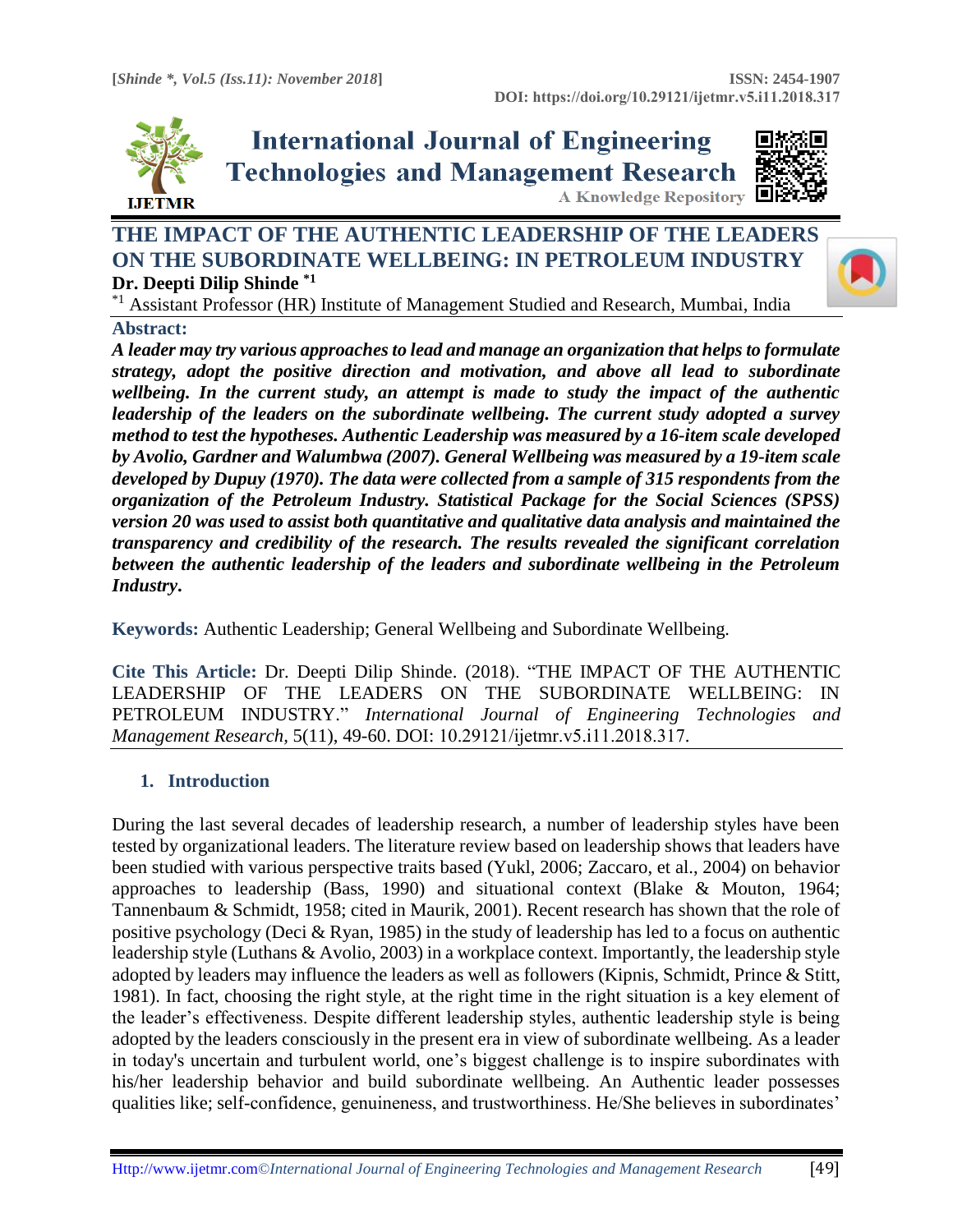strength, broad thinking, ability to create positivity and engaging organizational context (Avolio & Gardener, 2005; Gardener, Avolio, Luthans, May & Walumbwa, 2005). Authentic leadership influences self-awareness and self-regulated behavior in both leaders and subordinates. It also enhances positive personal growth and self-development. Organizations achieve higher performance results from a cordial relationship between leaders and subordinates, when they choose a positive leadership style to motivate them. In a results-oriented organization, leaders face invariable challenges to motivate their subordinates to be more productive in a demanding work environment and they understand that their own rise is subject to the performance of their subordinates. Once the leader can motivate the subordinates with the help of productivity, subordinate wellbeing can be achieved. So, can a subordinate be motivated by leadership styles? The answer is, yes he can! The objective of this paper is to explore the prevalence of authentic leadership style of leaders in the Petroleum Industry and its impact on subordinate wellbeing.

# **2. Literature Review**

# **2.1. Authentic Leadership**

The roots of authenticity can be traced back to Greek philosophy (Avolio & Gardner, 2005) and are often portrayed through an extract from Shakespeare's Hamlet: "to thine own self betrue" (Act 1, Scene 3). However, the term authenticity means "owning one's personal experiences, be they thoughts, emotions, needs, wants, preferences or beliefs and processes captured by the injunction to know oneself and further implies that one acts in accordance with the true self, expressing oneself in ways that are consistent with inner thoughts and feelings" (Harter, 2002, p. 382). The term 'Authenticity' first time appeared in management and organizational studies through Barnard (1938). Later, the term 'Authentic Leadership' together was used by Begley (2001) in the literature review of a research paper. It wasn't until practitioner George (2003) wrote about authentic leadership in his book titled, "Authentic Leadership: Rediscovering the Secrets to Creating Lasting Value" that authentic leadership found the intensity of attention, which is seen today. The term 'Authentic Leadership' is somewhat generic and can be associated with other forms of positive leadership, e.g. transformational, charismatic, servant, and spiritual (Avolio & Gardner, 2005). According to Luthans (2002) the positive construct was needed for sound leadership development. Hence, positive organizational behavior researchers became the catalyst for the same (Luthans & Avolio, 2009). The term 'Authentic Leadership' was used and defined by Luthans and Avolio; furthermore, they used the term 'Authentic' to describe the most basic genuine elements of positive leadership development. Since then a number of studies of this phenomenon have been conducted.

Though, authentic leadership is the new buzz-term in the leadership realm, it has been written about extensively in recent decades. Bekker (2012) stated, "If you want to sell a book, write about authentic leadership". The message is clear: authenticity sells! It sells because subordinates want the real thing and authentic leadership conveys authenticity and values; hence, greater attention was paid by scholars to study authentic leadership because the influence of authentic leaders extends well beyond success. Also, authentic leaders have a role to play in the organization as well as society by addressing organizational and social problems (George, 2003). Throughout the twentieth century, a number of significant writers and theorists (giants) helped generate fertile ground for the emergence of a focus on the qualitative dimensions of organizational life as well as on the study and practice of leadership, including authentic leadership. Authentic leadership theory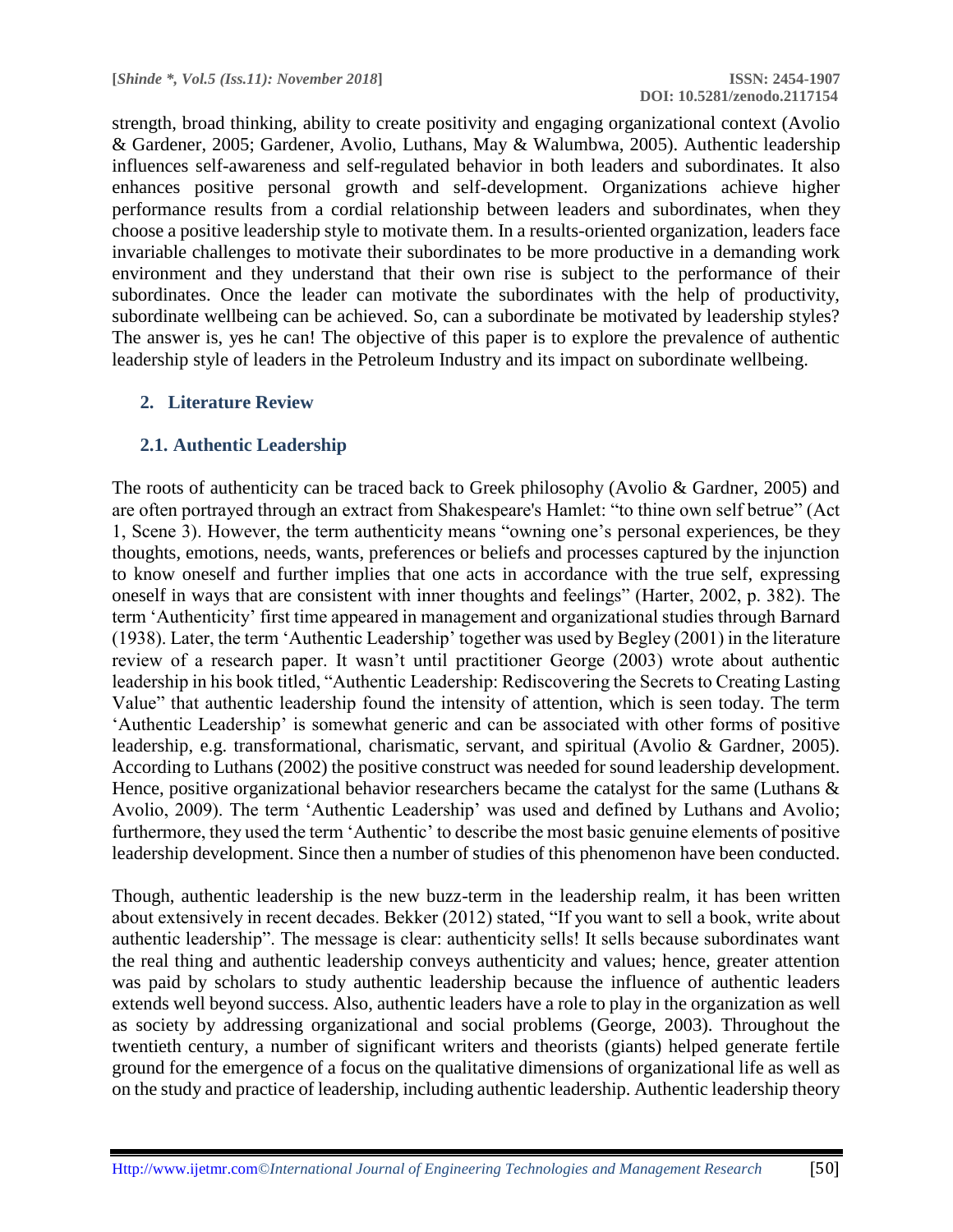emerged from the core of the leadership, ethics, positive organizational behaviour and scholarly literature. The broad theoretical formation of authentic leadership posits that mainly authentic leaders draw upon their life experiences, psychological capital (i.e. hope, optimism, resilience and self-efficacy), moral perspective, and a supporting organizational climate (e.g. based on ethics and strength) to create better self-awareness and self-regulation with positive behaviors (i.e. relational transparency, internalized moral perspective, and balanced processing). In return the authentic leaders encourage their own and subordinates' authenticity and development, resulting in wellbeing and veritable, persistent performance (Gardner, Avolio, Luthans, May & Walumbwa, 2005; Avolio & Luthans, 2006).

In forming the concept of authentic leadership theory, researchers developed many features in relation to authentic leadership. Initially, authentic leadership was labelled as a "root construct" considering its positive forms and development (Luthans & Avolio, 2003; Avolio, Gardner, Walumbwa, Luthans, & May, 2004; Gardner et al., 2005; Avolio & Luthans, 2006). While authentic leadership is considered independent of other forms of leadership, to explain subordinate outcomes, it has been presented empirically beyond ethical and transformational leadership (Walumbwa et al., 2008). It is also theorized to clarify some of the basic element processes, such as self-awareness, that underlie all positive forms of leadership (Avolio & Gardner, 2005). This means that while a transformational leader may be authentic, because he truly cares about transforming subordinates into leaders (a key goal of transformational leaders), an authentic leader may not be transformational. Authentic leaders emphasise on developing their own and subordinate authenticity. This behavior is considered as a dynamic and interactive processes (Avolio & Gardner, 2005), although, this is not empirically tested. Avolio and Gardner (2005) viewed in due course that authentic leaders' values and beliefs become a vital part of their life; subordinates respond positively to these leaders' integrity, which in turn fosters the leaders' sense of authenticity. Furthermore, authenticity is recognized as being a matter of degree. Thus, the leaders are not entirely authentic or inauthentic, but can be described as achieving levels of authenticity (Heidegger, 1962; Erickson, 1995, as cited in Avolio & Gardner, 2005).

In conceptualizing authentic leadership theory, Gardner et al. (2005) emphasized that more authentic leaders may not be bias-free than less authentic leaders and also more authentic leaders are expected to have the capability and motivation to assess the perspectives of several stakeholders in a more objective manner when making decisions. In contrast, less authentic leaders are less objective in processing information than more authentic leaders. Besides, according to Gardner et al. (2005) the term, relational transparency significantly reflects the openness and transparent behavior in which authentic leaders and subordinates share information, as compared to relational authenticity. Deci and Ryan's (1995, 2000) stated that in self-determination theory, authenticity could be achieved through internally driven regulatory process, rather than through an external process. Kernis's (2003) identifies four elements of authenticity: self-awareness, unbiased processing, relational authenticity, and authentic behavior/action under optimal self-esteem theory. While both theoretical examples notably influenced the initial conceptualization of authentic leadership theory, some significant developments have taken place, particularly with regards to the definition of unbiased processing and re-labelling of relational authenticity.

According to Robin Sharma (2012), authentic leadership is all about being the person you know in your heart as yourself and always longing to be. Authentic leadership does not come from the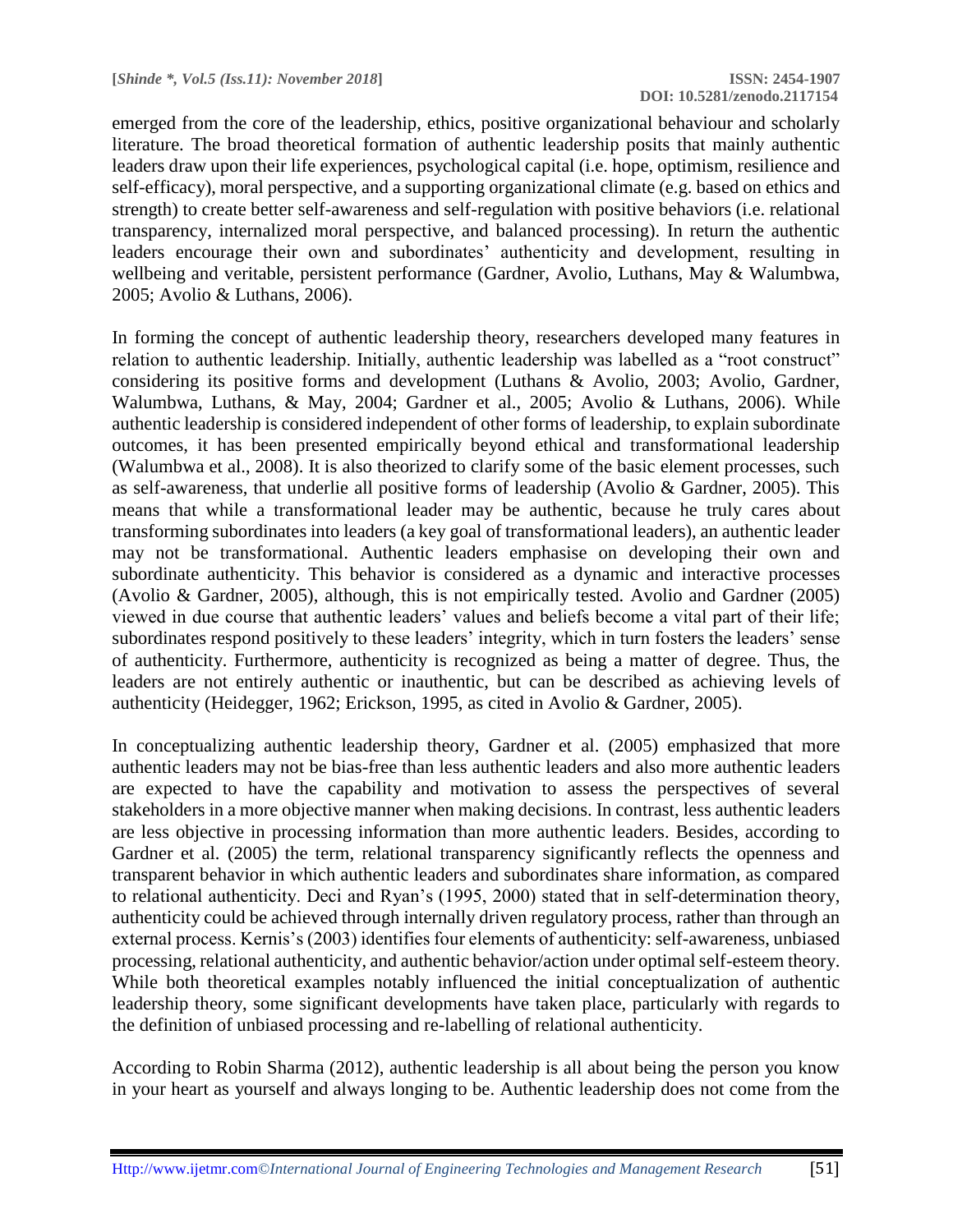position you acquired or salary you earn, but comes from ones' self-being. He listed 10 interesting things that authentic leaders do on a regular basis in the life: 1) They speak their truth, 2) They lead from the heart, 3) They have rich a moral fibre, 4) They are courageous, 5) They build teams and create communities, 6) They deepen themselves, 7) They are dreamers, 8) They care for themselves, 9) They commit to excellence rather than perfection, 10) They leave a legacy. Avolio et al. (2004) stated that the unique element that sets apart authentic leadership from other forms are that, it is at the very core of what represents intensely positive leadership in whatever form it exists. According to Avolio et al. (2004), it is critical that authentic leadership is based on transparency, positivity, and high ethical standards. Moreover, authentic leaders are expected to evoke subordinates' self-concept and they share similar values with the leaders.

# **2.2. Wellbeing**

Cambridge Dictionary (2016) defines wellbeing as, "the state of feeling healthy and happy". Oxford English Dictionary (2005) defines wellbeing as, "the state of being or doing well in life; being in a happy, healthy, or prosperous condition; moral or physical welfare (of a person or community)". Perhaps, the researchers have not yet reached the conclusion of its definition or its approach towards the study. Initially, researchers tried to define the construct of wellbeing on the basis of dimensions and descriptions. To develop the refined definition of wellbeing, one has to consider three key areas: An idea of a set point for wellbeing, the unavoidable condition of stability and the see-saw condition of challenges and available resources. Under the domain of psychology, wellbeing can be defined on the basis of three main features. First, wellbeing is a unique feeling in which individuals calculate their range of happiness under the subjective belief (Wright  $\&$ Cropanzano, 2000). Second, wellbeing is full of emotions whereby an individual is likely to experience more positive emotions than negative emotions (Wright & Cropanzano, 2000). Third, most individuals consider wellbeing as a great persona, which is beyond physical health (Danna & Griffin, 1999).

Historically, the concept of wellbeing is debatable. The traditions based on philosophy, offer various theories as to what wellbeing is and how it matters (cf., Sumner, 1996; Tiberius & Hall, 2010). However, the contemporary terminology of wellbeing is used by psychologist, sociologists, ecologists, biologists, politicians and social reformers in varied ways. Defining wellbeing is based on two main approaches, namely: hedonic wellbeing and eudaemonic wellbeing. Hedonic and eudaemonic well beings are well connected to the personal and social life of an individual that consists of emotions, physical health, wealth, social activities, affection with family, and relatedness with society, life-span perspective and cultural influence. However, to a great extent, it is a matter of importance, not only for psychological theories but to every human being. It is a study of the relation between personal and social wellbeing and alimentally wellbeing of the universe. Wellbeing is complex to define and is a vague concept. Its perception varies by person and situation (Wilcock et al., 1998). It is measurable by using various wellbeing scales. In a current materialistic world, a lot of attention is given to the concept of wellbeing and many researchers carried out and are also continuing their research on different aspects of wellbeing. Truly, the concept of wellbeing makes people's life happy and healthy by all means. Maybe it is for this reason, that achieving wellbeing in the true sense is the World Health Organization's goal of "healthy mind in a healthy body in a healthy environment" (Shri, 2007).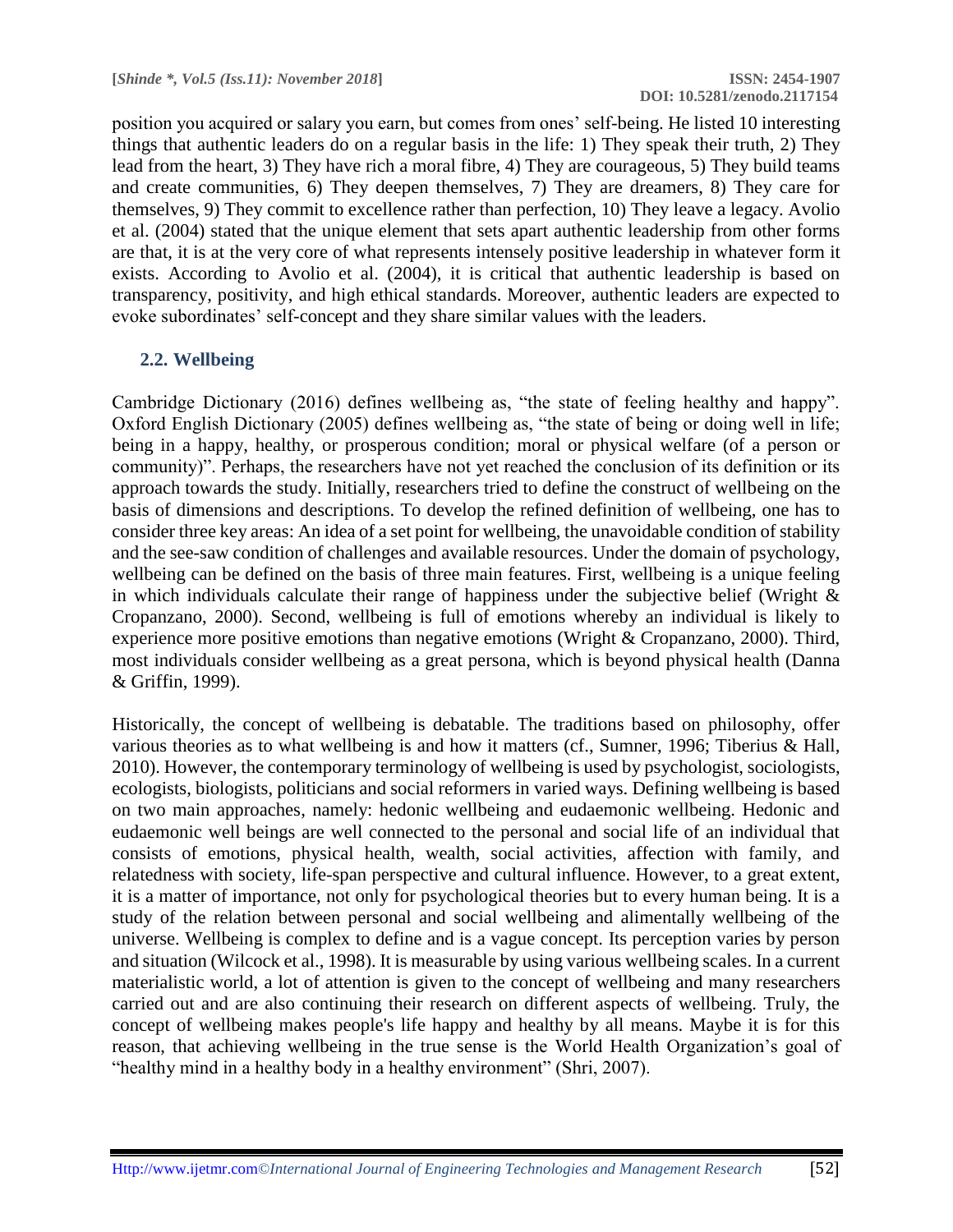However, the characteristics associated with subordinate feelings like pleasure, arousal, anxiety, comfort, depression, and enthusiasm at work may directly be the consequence of job dissatisfaction, the intention to quit the existing organization and get mental, physical, and emotional recovery at the end of the working day. That is why the current study will label these characteristics together as subordinate wellbeing.

#### **2.3. Studies Linking Authentic Leadership Style and Subordinate Wellbeing**

The concept of authenticity (i.e. being one's true self) has significant implication for the meaningfulness of subordinates' lives, especially in the process of leadership. It also influences how one lives one's life. Authenticity on the part of leaders influences not only the leaders' own wellbeing but also influences their subordinates' wellbeing. The moral and ethical foundation of contemporary organizational leadership is in the essences of positive approaches of leadership (Luthan & Avolio, 2003; May, Chan, Hodges & Avolio, 2003). On the basis of various researchers' definitions of authentic leadership, authentic leaders influence subordinates' wellbeing. First, the personal togetherness and prominent self-awareness of authentic leaders incorporated with their motivation for honest relationships, leads to unconditional belief on the part of their subordinates, which enhances subordinates' organizational working self-concept by influencing subordinates' personal identification with the leaders. Second, authentic leaders influence subordinates wellbeing through emotions. Also, authentic leaders create an atmosphere to experience positive emotions, and their own positive emotions influence subordinates' experiences. Third, leaders serve as positive behavioral role models for personally meaningful and authentic behaviors. Fourth, authentic leaders support the freedom of subordinates, by providing opportunities for skills and personality development. Finally, through social exchanges, authentic leaders influence and enhance subordinates wellbeing.

However, despite different leadership styles, authentic leadership style is being adopted by the leaders consciously in the present era for the wellbeing of the employees as well as the organization. In this, leaders take a personal interest in both on-the-work and off-the-work domains and attempt to promote subordinates' personal welfare. Authentic leadership relates to two different, yet overlapping philosophical approaches to human happiness, hedonic happiness and eudaemonic wellbeing (Ryan & Deci, 2001) and its impact on subordinate wellbeing. This study examines the impact of authentic leadership on subordinate wellbeing in the Petroleum Industry. Leaders take a personal interest in on-the-work and off-the-work domains to promote subordinate wellbeing. Considering the same, in this study, an attempt is made to know, whether authentic leadership style of the leaders seems to lead subordinates' wellbeing in the Petroleum Industry.

Based on the above discussion, the current study aims to achieve the following objectives:

- 1) To know the relationship between authentic leadership style of the leaders on subordinate wellbeing.
- 2) To investigate the impact of authentic leadership style of leaders on subordinate wellbeing.

Based on this discussion it was hypothesized that:

**H1:** Authentic leadership style of a leader has a direct positive impact on the subordinate wellbeing in Petroleum Industry.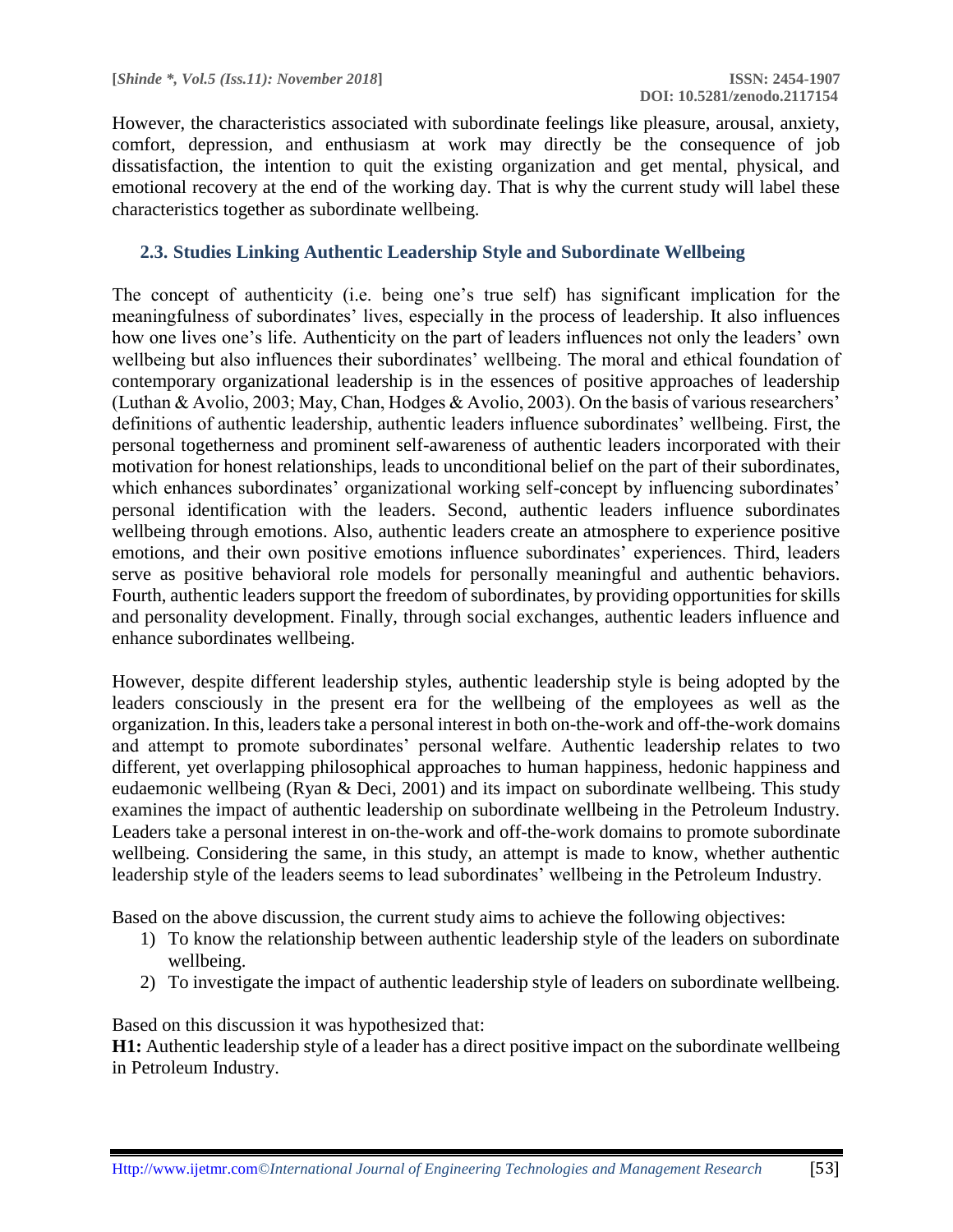# **3. Methodology**

# **3.1. Research Design**

Data was collected through the Web-based survey, as well as through the hard copy. The Webbased survey link (https://goo.gl/forms/eTf6eGDuskM3HXCK2) was created in 'Google' and the link was emailed to all respondents with a brief description of the research background and purpose of the study. A total of 315 responses were gathered to report on their leader's Authentic Leadership Style and self-administered General Wellbeing (GWB) scale. Statistical Package for the Social Sciences (SPSS), version 20 was used to analyze the raw scores for the current study. The respondents were between assistant-manager and chief-manager levels.

Authentic Leadership Scale (Avolio, Gardner & Walumbwa, 2007) was used to measure authentic leadership style of leaders. It consisted of sixteen items with four dimensions: Self-awareness, relational transparency, moral perspective, balanced processing using a five-point Likert scale, varying from '1= rarely' to '5= always'. General Wellbeing Schedule (Dupuy, 1970) was used to measure subordinate wellbeing. The scale consisted nineteen items with six sub-scales: anxiety, depressed-mood, general-health, positive-wellbeing, self-control, and vitality.



Figure 1: Research model showing the relationship between AL and GWB

# **4. Research Findings and Discussion**

| Table 1: Demographic Sample description |              |                  |                |  |  |
|-----------------------------------------|--------------|------------------|----------------|--|--|
| <b>Variables</b>                        | <b>Items</b> | <b>Frequency</b> | <b>Percent</b> |  |  |
| <b>Gender</b>                           | male         | 274              | 87.0           |  |  |
|                                         | female       | 41               | 13.0           |  |  |
|                                         | Total        | 315              | 100.0          |  |  |
| Age                                     | >30          | 75               | 23.8           |  |  |
|                                         | $31 - 40$    | 76               | 24.1           |  |  |
|                                         | $41 - 50$    | 80               | 25.4           |  |  |
|                                         | $51 - 60$    | 84               | 26.7           |  |  |
|                                         | Total        | 315              | 100.0          |  |  |
| <b>Edu.</b> Qualification               | Engineer     | 162              | 51.4           |  |  |
|                                         | <b>MBA</b>   | 52               | 16.5           |  |  |
|                                         | CA           | 25               | 7.9            |  |  |
|                                         | Others       | 76               | 24.1           |  |  |

#### Table 1: Demographic Sample description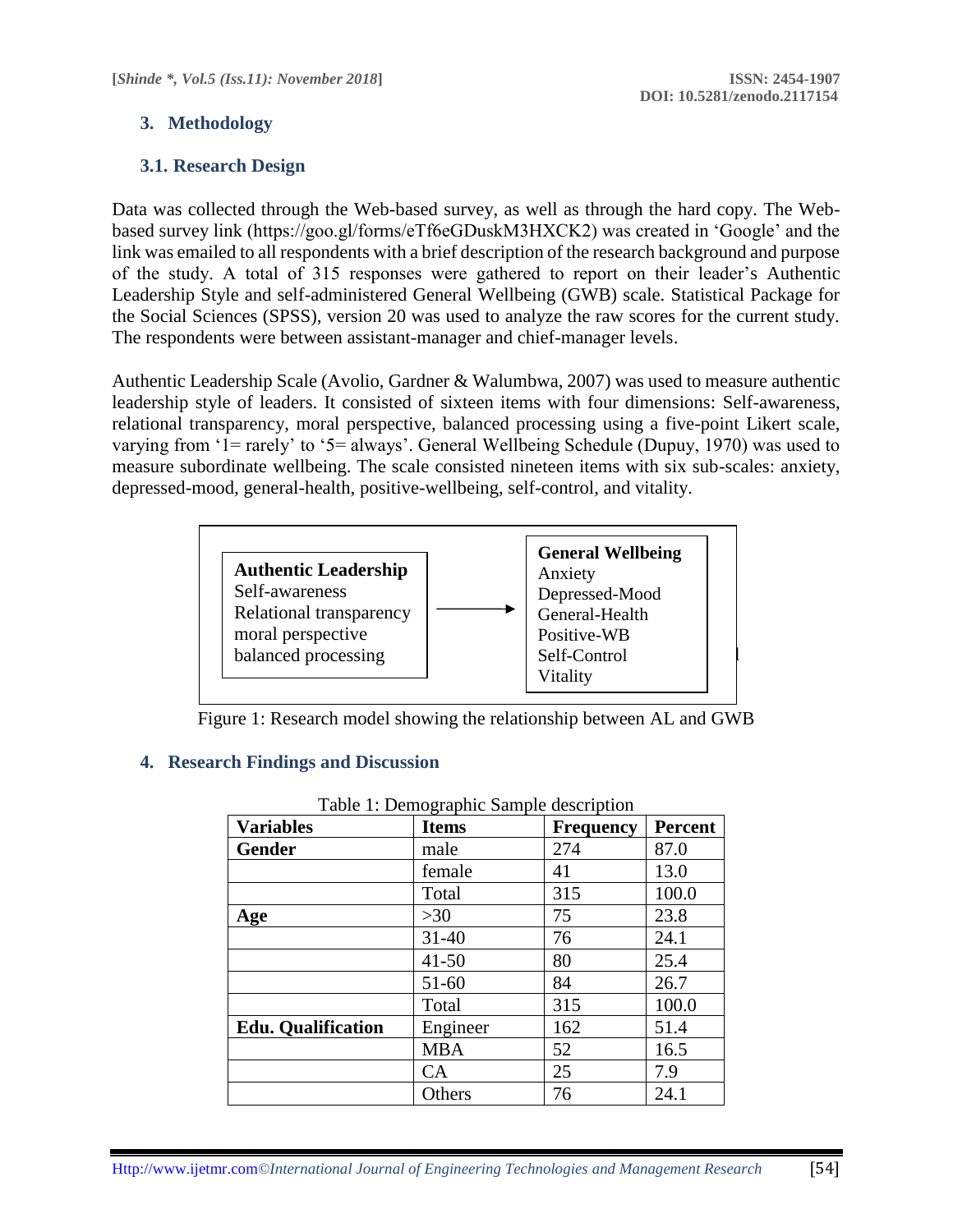|                       | Total          | 315 | 100.0 |
|-----------------------|----------------|-----|-------|
| <b>Designation</b>    | Assit. Manager |     | 32.7  |
|                       | Dy. Manager    | 65  | 20.6  |
|                       | Manager        | 66  | 21.0  |
|                       | Sr, Manager    | 56  | 17.8  |
|                       | Ch. Manager    | 25  | 7.9   |
|                       | Total          | 315 | 100.0 |
| Exp. in Existing Org. | up to $5$      | 66  | 21.0  |
|                       | $6 - 10$       | 49  | 15.6  |
|                       | $11 - 15$      | 28  | 8.9   |
|                       | $16 - 20$      | 43  | 13.7  |
|                       | $21+$          | 129 | 41.0  |
|                       | Total          | 315 | 100.0 |

#### $N = 315$

#### **4.1. Reliability and Correlation Analysis Among Variables**

The reliability analysis (Cronbach's alpha) (table 2) shows an acceptable level for the scales, AL and GWB. Table 3 shows the correlation results between the variables and their dimensions under study. There is significant correlation association observed between the variables and their dimensions under study. Therefore, the hypothesis stating that authentic leadership style of a leader has a direct positive impact on the subordinate wellbeing in Petroleum Industry is proved.

| Table 2: Reliability Analysis |                                 |     |  |  |
|-------------------------------|---------------------------------|-----|--|--|
| <b>Factors</b>                | Cronbach's Alpha   No. of Items |     |  |  |
| Authentic Leadership   0.95   |                                 | -16 |  |  |

| No.            | <b>Variables</b> |             | $\overline{2}$ | $\mathbf{3}$ | 4           | 5           | 6         | 7         | 8         | 9                    | 10           | 11        | 12 |
|----------------|------------------|-------------|----------------|--------------|-------------|-------------|-----------|-----------|-----------|----------------------|--------------|-----------|----|
| 1              | AL_SA            |             |                |              |             |             |           |           |           |                      |              |           |    |
| 2              | AL RT            | $0.76***$   |                |              |             |             |           |           |           |                      |              |           |    |
| 3              | AL IMP           | $0.72***$   | $0.80**$       |              |             |             |           |           |           |                      |              |           |    |
| $\overline{4}$ | AL BP            | $0.73***$   | $0.80**$       | $0.80**$     | 1           |             |           |           |           |                      |              |           |    |
| 5              | AL_TOT           | $0.88***$   | $0.94***$      | $0.91**$     | $0.90^{**}$ |             |           |           |           |                      |              |           |    |
| 6              | GWB A            | $0.30^{**}$ | $0.35***$      | $0.26***$    | $0.36***$   | $0.35^{**}$ |           |           |           |                      |              |           |    |
| $\tau$         | GWB_DM           | $0.30**$    | $0.34***$      | $0.30**$     | $0.37**$    | $0.36***$   | $0.82**$  |           |           |                      |              |           |    |
| 8              | GWB GH           | $0.12*$     | $0.23***$      | $0.17***$    | $0.25***$   | $0.21***$   | $0.60**$  | $0.56***$ |           |                      |              |           |    |
| 9              | GWB_PW           | $0.30**$    | $0.32**$       | $0.25***$    | $0.33***$   | $0.33***$   | $0.70**$  | $0.70**$  | $0.44***$ |                      |              |           |    |
| 10             | GWB_SC           | $0.31***$   | $0.39***$      | $0.34***$    | $0.38***$   | $0.39***$   | $0.76***$ | $0.80**$  | $0.49**$  | $0.64$ <sup>**</sup> |              |           |    |
| 11             | GWB V            | $0.24***$   | $0.30**$       | $0.24***$    | $0.28***$   | $0.29***$   | $0.78***$ | $0.76***$ | $0.57***$ | $0.70***$            | $0.70^{***}$ |           |    |
| 12             | GWB T            | $0.31***$   | $0.38***$      | $0.31***$    | $0.39***$   | $0.38***$   | $0.92**$  | $0.92**$  | $0.69**$  | $0.81***$            | $0.87**$     | $0.88***$ |    |

|  | Table 3: Correlation Matrix between Variables |  |  |  |
|--|-----------------------------------------------|--|--|--|
|--|-----------------------------------------------|--|--|--|

General Wellbeing | 0.94 19

N=315, \*p<0.05, \*\*p<0.01, \*\*\*p<0.001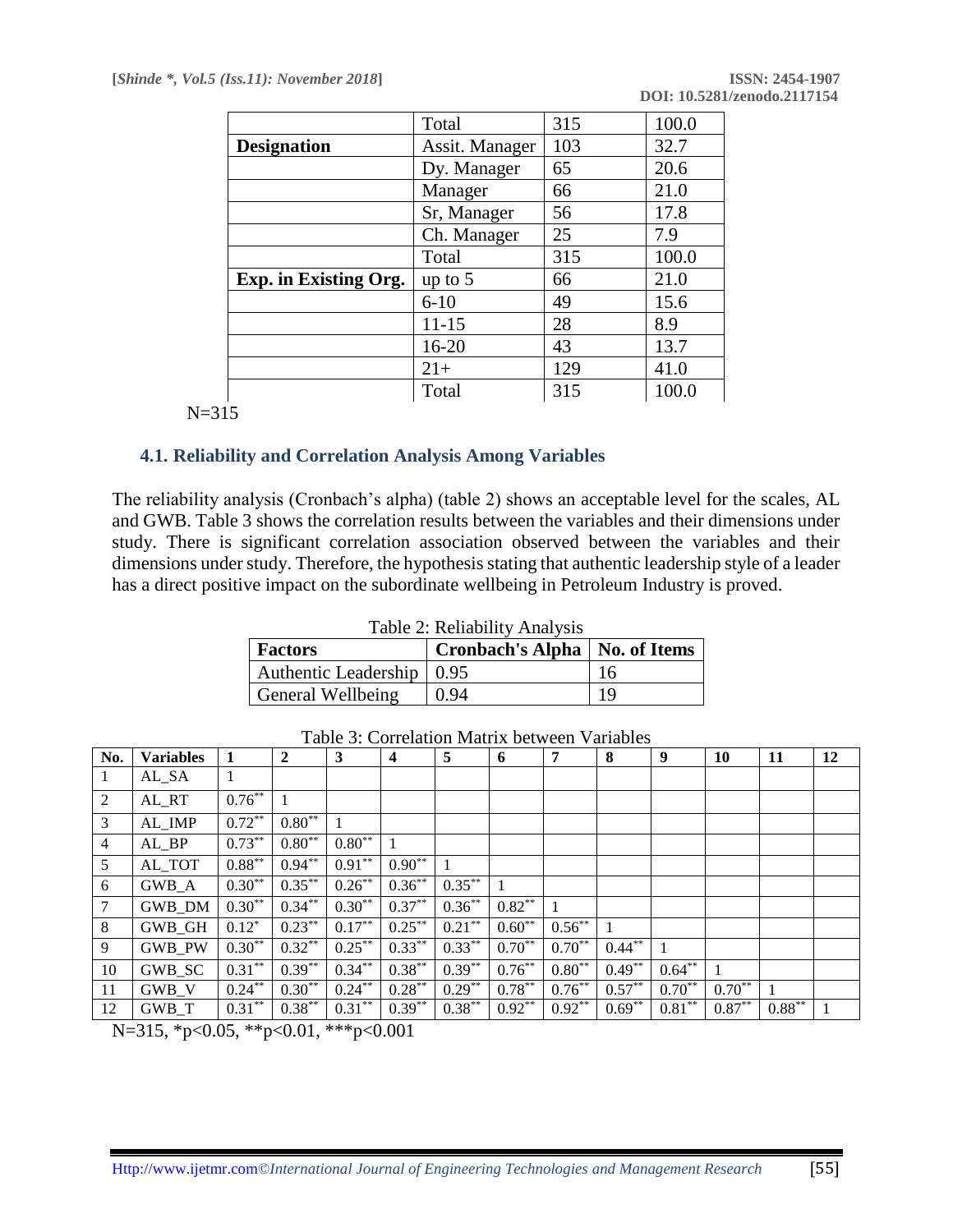#### **4.2. Multiple Regressions**

Table 4 shows multiple regression results between Authentic Leadership as the criterion variable and total General Wellbeing as the predictor variable. Specifically, these analyses were concerned with:

- 1) To what extent overall total authentic leadership predicts total general wellbeing in the composite sample.
- 2) To what extent dimensions of authentic leadership predict total general wellbeing in the composite sample.

The study was carried to find out the prevalence of authentic leadership style in the petroleum industry. It was hypothesized that authentic leadership style of a leader impact on the subordinate wellbeing positively. When authentic leadership and all the sub-dimensions of authentic leadership (self-awareness, relational transparency, internalized moral perspective, & balanced processing) were taken as independent variables, then R2 improved to 17 percent of dependent variable GWB, due to the authentic leadership of the leaders (Table 4). This proves the hypothesis that authentic leadership style of a leader has a direct positive impact on the subordinate wellbeing in Petroleum Industry. The analysis of the first equation of the multiple regressions (Table 4) showed that total authentic leadership predicts 14 percent of total GWB of the composite sample. The authentic leadership significantly contributed to GWB in the composite sample. This proved that authentic leadership style of the leaders contributes to subordinate wellbeing. This means that the overall authentic leadership of the leaders contributes to creating subordinate wellbeing. The analysis of the second regression equation showed that the dimensions of self-awareness of the authentic leadership of the leader did not contribute significantly in explaining subordinate wellbeing in the composite sample. The dimensions of relational transparency of the authentic leadership significantly contributed to explaining subordinate wellbeing in the composite sample. The dimensions of the internalized moral perspective of the authentic leadership of the leader lack to contribute significantly to explaining subordinate wellbeing in the composite sample. The dimensions of the balanced processing of the authentic leadership significantly contributed to explaining subordinate wellbeing in the composite sample. This means that leaders, who practice authentic leadership style and have strong relational transparency & balanced, processing, enhance subordinate wellbeing. This enables leaders to groom the subordinate as a future leader. Also, those leaders, who practice authentic leadership style and did not exhibit self-awareness & internalized moral perspective did not contribute to enhancing subordinate wellbeing by all means. Thus, based on the findings of the current study, the role of authentic leadership was revealed to be very important to the Petroleum Industry, particularly for subordinate wellbeing. The relation between the authentic leadership and its dimensions and subordinate wellbeing was significant in a total sample. Therefore, it is hypothesized that:

Ha1: Authentic leadership style of a leader has a direct positive impact on the subordinate wellbeing in Petroleum Industry.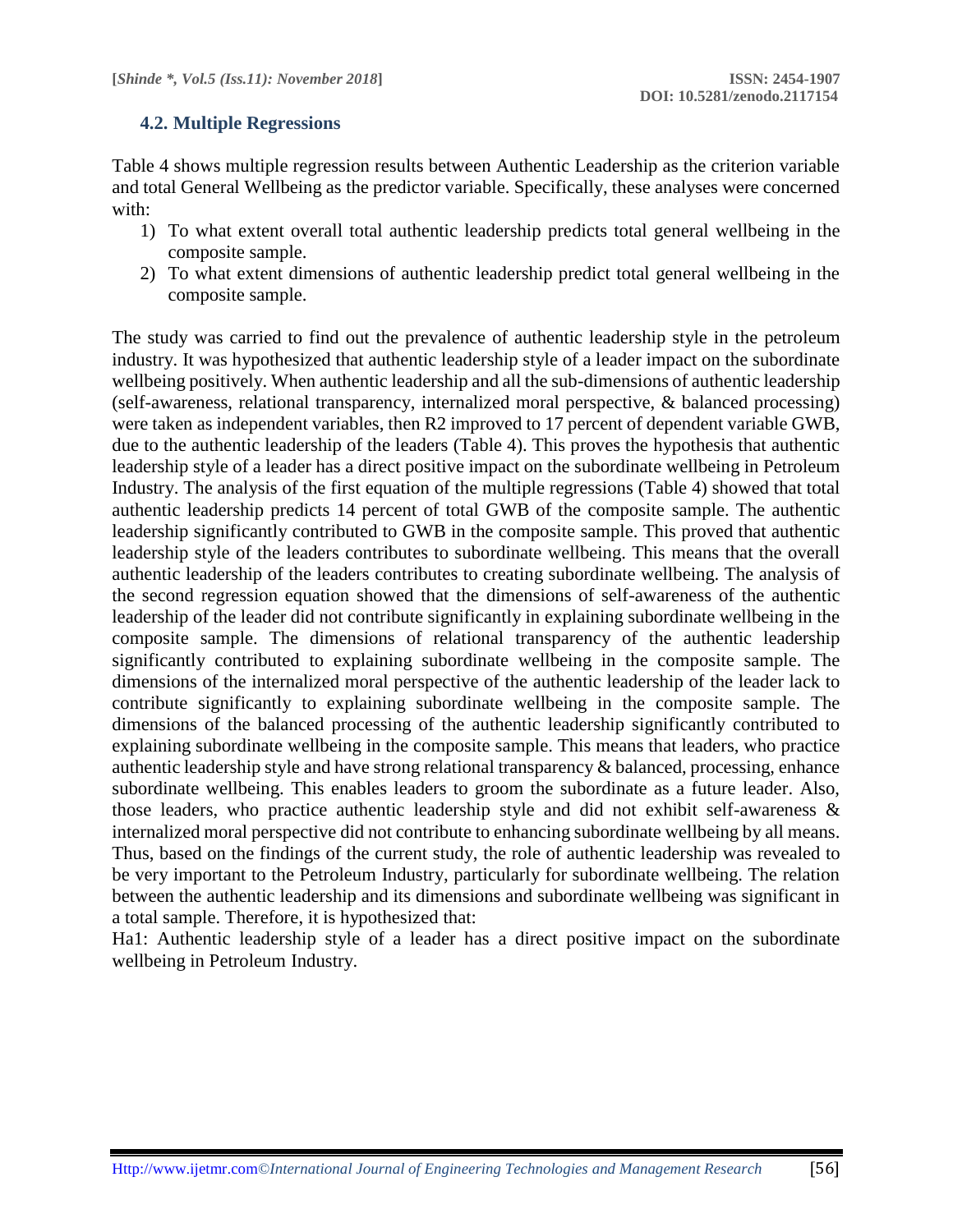| <b>Criterion Variable</b>         | <b>Predictor Variables</b>     |           |  |
|-----------------------------------|--------------------------------|-----------|--|
|                                   | <b>General Wellbeing_Total</b> |           |  |
|                                   | <b>Beta</b>                    | t-value   |  |
| <b>Authentic Leadership</b>       | 0.38                           | $7.19***$ |  |
|                                   | $R^2 = 0.14***$                |           |  |
|                                   | <b>Beta</b>                    | t-value   |  |
| <b>Self-Awareness</b>             | $-0.01$                        | $-0.07$   |  |
| <b>Relational Transparency</b>    | 0.24                           | $2.36***$ |  |
| <b>Internal Moral Perspective</b> | $-0.11$                        | $-1.17$   |  |
| <b>Balance Processing</b>         | 0.29                           | $2.93***$ |  |
|                                   | $R^2 = 0.17***$                |           |  |

Table 4: Multiple Regression with General Wellbeing as Predictor Variable, with Dimensions of Authentic Leadership as Criterion Variable

N=315, \*p<0.05, \*\*p<0.01, \*\*\*p<0.001

#### **5. Conclusion**

#### **5.1. Implications and Future Direction**

Authentic leadership construct is a recent development and needs further development in terms of its theoretical base and empirical validity. For this reason, the scholars' of authentic leadership have projected several directions in which further research would be a focus. For example, Cooper et al. (2005) stress on defining, measuring, and rigorously researching the construct of authentic leadership. Avolio et al. (2004) emphasized that the theory and study of authentic leadership are still developing and researchers need to integrate a number of alternative research designs for further studies on this area. Since, authentic leadership is a multi-dimension construct (Avolio et al., 2004; Luthans & Avolio, 2003), it also requires multi-level research. It is also important to explore some areas such as: the historical background of Authentic Leadership Development (Luthans & Avolio, 2003; Gardner et al., 2005; Avolio, 2007); skills that authentic leaders use to influence their subordinates and organizations (Avolio & Luthans, 2006); and basic social processes that yield authentic leadership influence. Our findings have implications for leaders. First, the results show relational transparency & balanced processing tend to positively affect subordinate wellbeing. Second, self-awareness & internalized moral perspective of authentic leaders do not favor subordinate wellbeing, therefore, our findings suggest that leaders' selfawareness & internalized moral perspective fails to enhance subordinate wellbeing, Future researchers should conduct a wider study to explore authentic leadership style of the leaders in the petroleum organization and how it impacts on subordinate wellbeing in a varied manner. The respondents in the current study were restricted to assistant-manager to chief manager category from the Petroleum organization, who measures authentic leadership for their leaders. Thus, potential researchers should include non-management employees as well as higher-level managers (GM and above) from the Petroleum industry as respondent. The potential researchers should conduct a wider study on subordinate wellbeing in the petroleum industry in a varied manner. Fundamentally, general wellbeing scale self-reporting surveys are the most effective method of capturing the subjective nature of the leader-subordinate relationships and subordinate wellbeing. It would not be sensible to employ alternative sources such as leaders to evaluate these constructs, as they are generally subjective, and based on individual experiences. In the current study,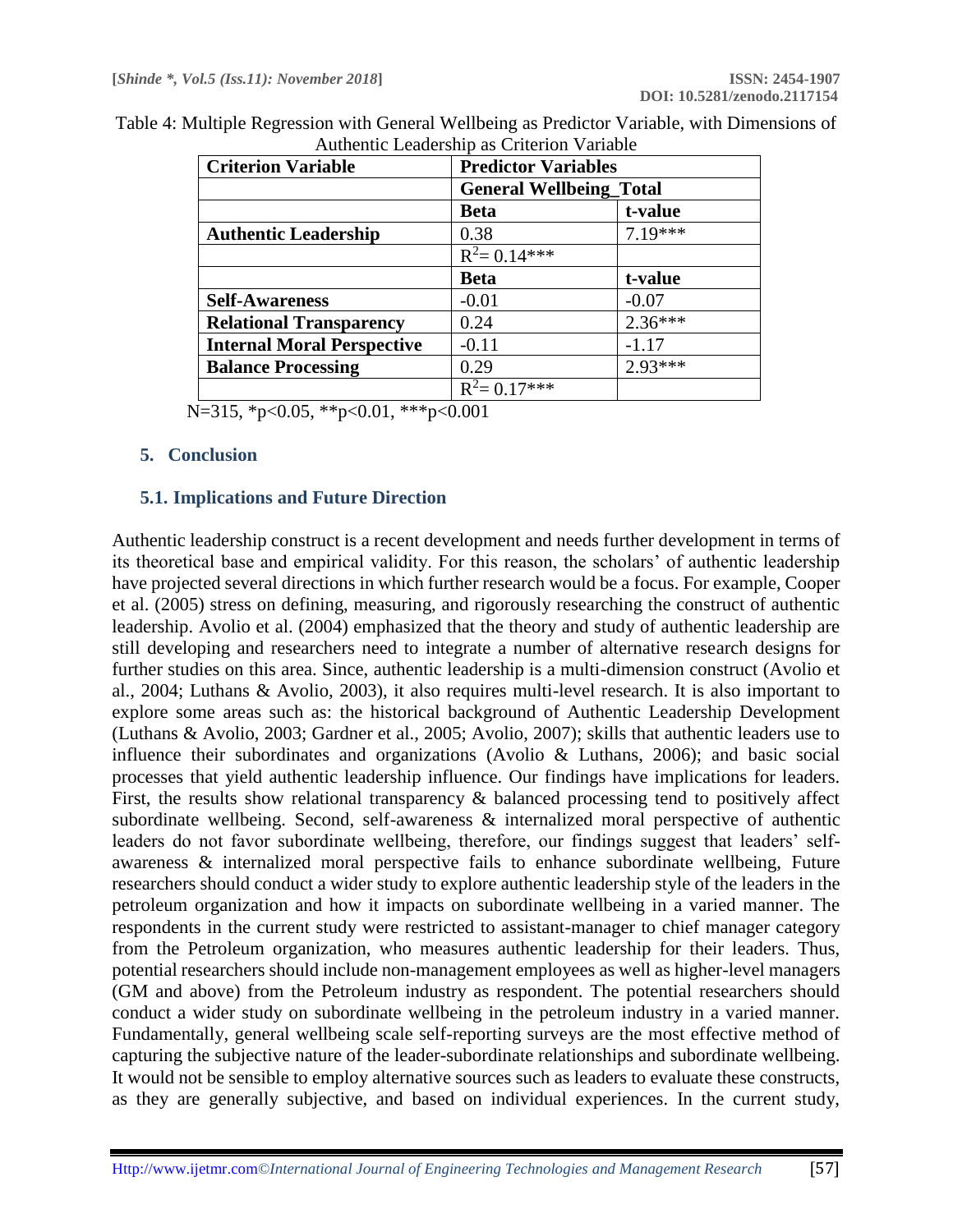subordinates evaluate their own wellbeing keeping their leaders/bosses in mind. In future research, scholars should consider leaders themselves to evaluate their own wellbeing as well as subordinate wellbeing.

# **5.2. Limitations**

- 1) The respondents were from one organization of Petroleum Industry of the city of Mumbai. Hence, there was the lack of diversity in the sample group.
- 2) Respondents were restricted to subordinates category. The leaders' category was not a part of the research.
- 3) Subordinates were restricted to the job group of assistant manager to chief manager grades, which consist of lower and middle management. Thus the findings obtained in this study did not represent top management leadership.
- 4) An electronic survey prevented some respondent from participating due to outdated or incorrect email addresses.

# **References**

- [1] Avolio, B. (2007). Promoting More Integrative Strategies For Leadership Theory-Building. American Psychologist, 62(1), 25-33.
- [2] Avolio, B., & Gardner, W. (2005). Authentic Leadership Development: Getting To The Root Of Positive Forms Of Leadership. The Leadership Quarterly, 16, 315-338.
- [3] Avolio, B., Gardner, W., Walumbwa, F., Luthans, F., & May, D. (2004). Unlocking The Mask: A Look At The Process By Which Authentic Leaders Impact Follower Attitudes And Behaviors. The Leadership Quarterly, 15(6), 801-823.
- [4] Avolio, B., & Luthans, F. (2006). The High Impact To Leader: Authentic, Resilient Leadership That Gets Results And Sustains Growth. New York: Mcgraw-Hill.
- [5] Avolio, B., Luthans F., & Walumba, F.O. (2004). Authentic Leadership: Theory Building For Veritable Sustained Performance. Working Paper: Gallup Leadership Institute, University Of Nebraska- Lincoln, Ne, United States.
- [6] Avolio, B., Gardner, W., & Walumbwa, F. (2007). Authentic Leadership Questionnaire.
- [7] Barnard, C. (1938). The Functions Of The Executive. Cambridge: Harvard University Press, 3-290.
- [8] Bass, B.M. (1990). Bass And Stogdill's Handbook Of Leadership: Theory, Research And Managerial Applications. New York: Free Press.
- [9] Begley, P. (2001). In Pursuit Of Authentic School Leadership Practices. International Journal Of Leadership In Education, 4(4), 353-365.
- [10] Bekker, C. (2012). Second Dsl Residency. Virginia Beach, Va: Regent University.
- [11] Blake, R.R., & Mouton, J.S. (1964). The Managerial Grid. Houston: Gulf Publishing Company.
- [12] Cambridge Dictionary (2016). Definition Of "Well-Being" From The [Cambridge Academic](http://dictionary.cambridge.org/us/dictionary/english/)  Content [Dictionary](http://dictionary.cambridge.org/us/dictionary/english/) © Cambridge University Press.
- [13] Cooper, C.D., Scadura, T.A., & Schriesheim, C.A. (2005). Looking Forward But Learning From Our Past: Potential Challenges To Developing Authentic Leadership Theory And Authentic Leaders. The Leadership Quarterly, 16, 475-493.
- [14] Crossan, M., Lane, H., & White, R. (1999). An Organizational Learning Framework: From Intuition To Institution. Academy Of Management Review, 24, 522-538.
- [15] Danna, K., & Griffin, W.R. (1999). Health And Well-Being In The Workplace: A Review And Synthesis Of The Literature. Journal Of Management, 25(3), 357-384.
- [16] Deci, E.L., & Ryan, R.M. (1985). Intrinsic Motivation and Self-Determination In Human Behavior. New York: Plenum.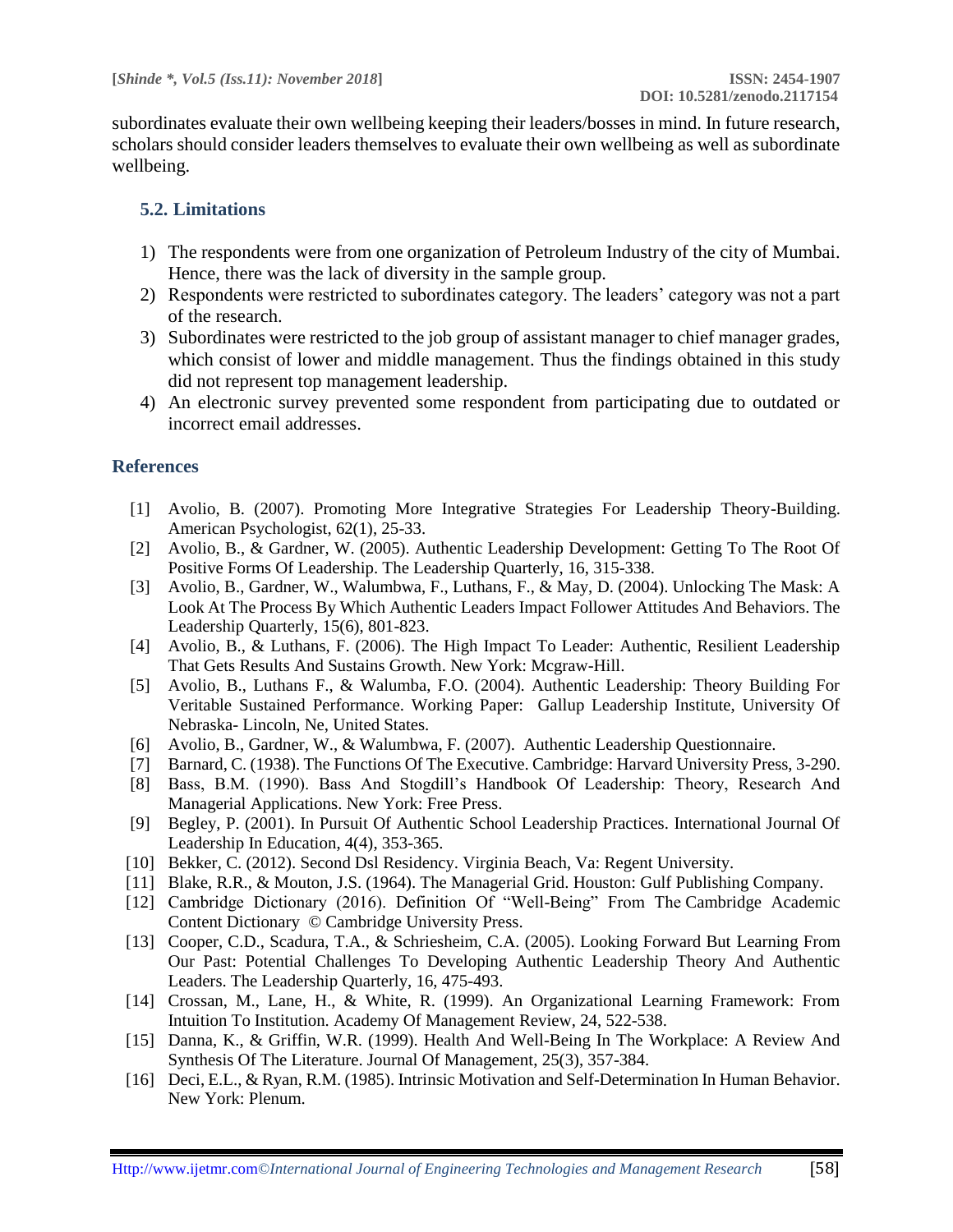- [17] Deci, E.L., & Ryan, R.M. (1995). Human Autonomy: The Basis For True Self-Esteem. In Kernis, M.H. (Ed.), Efficacy, Agency And Self-Esteem, 31-49. New York: Plenum Press.
- [18] Deci, E.L., & Ryan, R.M. (2000). "What" And "Why" Of Goal Pursuits: Human Needs And The Self-Determination Of Behaviour. Psychological Inquiry, 11, 227-268.
- [19] Dupuy, H. (1970). General Well-Being Schedule For The National Center For Health Statistics. Dhew Pub. No. (Hra), 74-1214.
- [20] Erickson, R.J. (1995). The Importance Of Authenticity For Self And Society. Symbolic Interaction, 18(2), 121-144.
- [21] Gardner, W., Avolio, B., Luthans, F., May, D., & Walumbwa, F. (2005). Can You See The Real Me? A Self-Based Model of Authentic Leader And Follower Development. The Leadership Quarterly, 16, 343-372.
- [22] George, B. (2003). Authentic Leadership: Rediscovering The Secrets To Creating Lasting Value, San Francisco, Jossey-Bass.
- [23] George, B. (2007). True North. San Francisco, Ca: Jossey-Bates.
- [24] George, B., Sims, P., Mclean, A.N., & Mayer, D. (2007). Discovering Your Authentic Leadership. Harvard Business Review, 85(2), 129-138.
- [25] Harter, S. (2002). Authenticity. In C.R. Snyder & S. Lopez (Eds.), Handbook Of Positive Psychology. Oxford, Oxford University Press.
- [26] Heidegger, M. (1962). Being and Time. New York: Harper and Row.
- [27] Ilies. R., Morgeson. F.P. & Nahrgang, J.D. (2005). Authentic Leadership and Eudaemonic Well-Being: Understanding Leader-Follower Outcomes, the Leadership Quarterly, 16(3), 373-394.
- [28] Kellett, B.J., Humphrey, H.R., & Sleeth, G.R. (2006). Empathy And The Emergence Of Task And Relations Leaders. Leadership Quarterly, 17, 146-162.
- [29] Kernis, M. H. (2003). Toward A Conceptualization of Optimal Self-Esteem. Psychological Inquiry, 14(1), 1-26.
- [30] Kipnis, D., Price, K., Schmidt, S., & Stitt, C. (1981). Why I Do Like Thee: Is It Your Performance Or My Orders? Journal of Applied Psychology, 66, 324-328.
- [31] Luthans, F. (2002). Organizational Behavior: An Evidence-Based Approach. Mcgraw-Hill/Irwin, A Business Unit Of The Mcgraw-Hill Companies.
- [32] Luthans, F., & Avolio, B. (2003). Authentic Leadership: A Positive Developmental Approach. In: K. S. Cameron, J.E. Dutton, & R.E. Quinn, (Eds.): Positive Organizational Scholarship, San Francisco, and Barrett-Koehler.
- [33] Luthans, F., & Avolio, B. (2009). The "Point" Of Positive Organizational Behaviour. Journal Of Organizational Behavior, 30(2), 291-307.
- [34] Maurik, J.V. (2001). Writers on Leadership. London: Penguin Books.
- [35] May, D.R., Chan, A.Y.L., Hodges, T.D., & Avolio, B.J. (2003). Developing The Moral Component Of Authentic Leadership, "Organizational Dynamics". Amsterdam, Elsevier.
- [36] Oxford English Dictionary (2005). Definition Of "Well-Being" From The Oxford English Dictionary. Oxford University Press.
- [37] Ryan, R., & Deci, E. (2001). On Happiness And Human Potential: A Review Of Research On Hedonic And Eudaemonic Well-Being. Annual Review Of Psychology, 52, 141-166.
- [38] Ryan, R., & Deci, E. (2003). On Assimilating Identities To The Self: A Self-Determination Theory Perspective On Internalization And Integrity Within Cultures. In M.R. Leary & J.P. Tangney (Eds.), Handbook Of Self And Identity, 253-272. New York: Guilford.
- [39] Sharma Robin (2012). 10 Things Authentic Leaders Do. Holden Leadership Center; University Of Oregon.
- [40] Shri, R. (2007). Well-Being And Alternative Therapies. In R. Singh, & R. Shyam (Eds.), Psychology Of Well-Being, 381-389. New Delhi: Global Vision Publishing House.
- [41] Sumner, L.W. (1996). Welfare, Happiness, And Ethics. Clarendon Press, Oxford.
- [42] Tannenbaum, R., & Schmidt, W. (1958). How to Choose A Leadership Pattern. Harvard Business Review 36(2), 95-101.